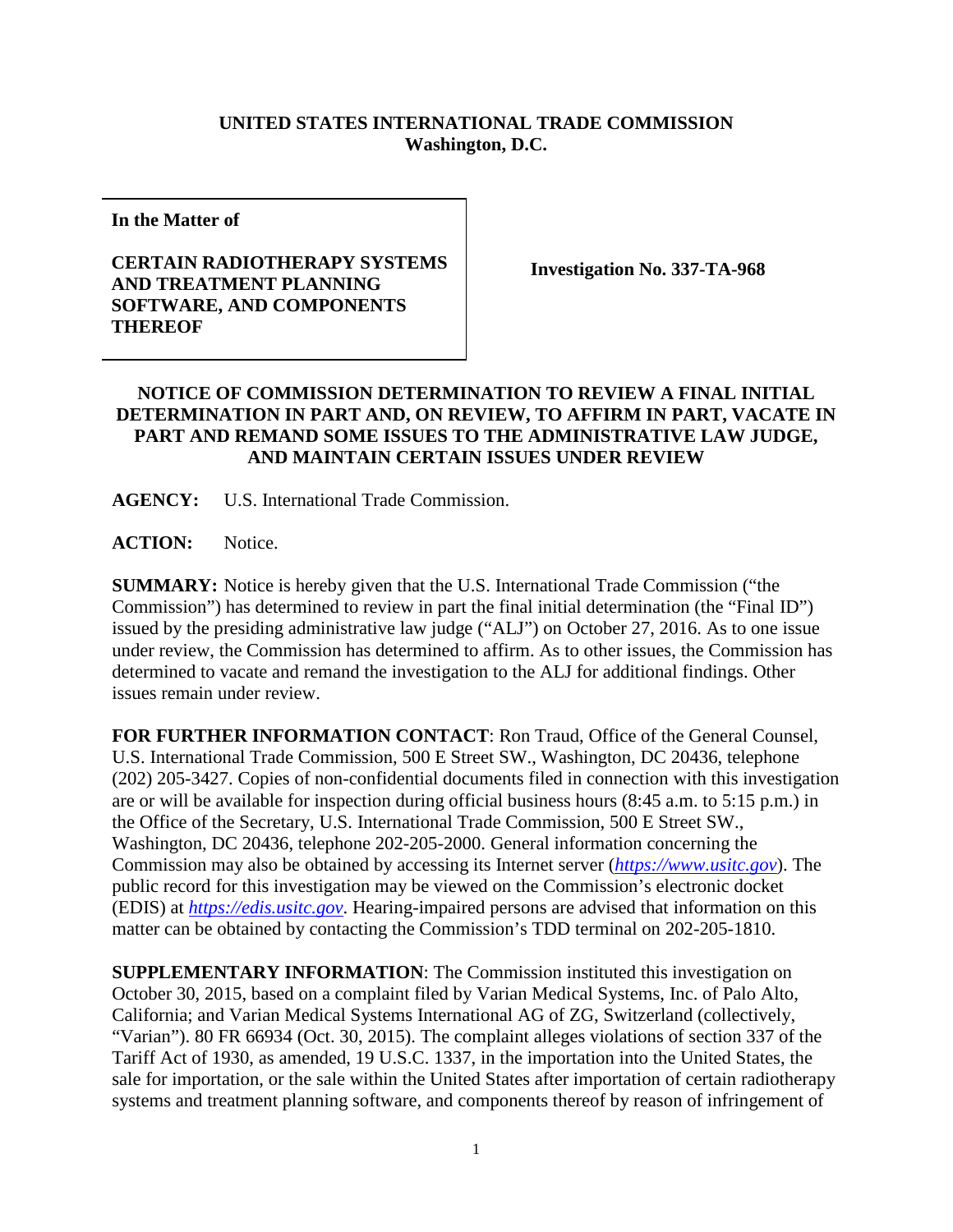certain claims of U.S. Patent Nos. 7,945,021 ("the '021 patent"); 8,116,430 ("the '430 patent"); 8,867,703 ("the '703 patent"); 7,880,154 ("the '154 patent"); 7,906,770 ("the '770 patent"); and 8,696,538 ("the '538 patent"). *Id.* The notice of investigation named as respondents Elekta AB of Stockholm, Sweden; Elekta Ltd. of Crawley, United Kingdom; Elekta GmbH of Hamburg, Germany; Elekta Inc. of Atlanta, Georgia; IMPAC Medical Systems, Inc. of Sunnyvale, California; Elekta Instrument (Shanghai) Limited of Shanghai, China; and Elekta Beijing Medical Systems Co. Ltd. of Beijing, China (collectively, "Elekta"). The Office of Unfair Import Investigations ("OUII") also was named as a party to the investigation. *Id.*

Prior to the evidentiary hearing, Varian withdrew its allegations as to certain patent claims and also added additional claims. *See* Notice of Commission Determination Not to Review an Initial Determination Granting a Motion to Amend the Complaint and Notice of Investigation (Apr. 4, 2016). Varian proceeded at the evidentiary hearing on the following patents and claims: claims 1, 4, 9, and 15 of the '021 patent; claims 6 and 18 of the '430 patent; claim 1 of the '703 patent; claims 23 and 26 of the '154 patent; claims 61, 67, and 68 of the '770 patent; and claims 26 and 41 of the '538 patent.

On October 27, 2016, the ALJ issued his Final ID, which finds a violation of section 337 by Elekta as to claims 23 and 26 of the '154 patent; claims 26 and 41 of the '538 patent; and claim 67 of the '770 patent. The Final ID found no violation of section 337 in connection with claim 61 of the '770 patent; claims 1, 4, 9, and 15 of the '021 patent; claims 6 and 18 of the '430 patent; and claim 1 of the '703 patent. The ALJ recommended that the Commission issue a limited exclusion orders directed to Elekta's accused products that infringe the claims for which a violation was found. The ALJ further recommended that cease and desist orders issue.

Having examined the record in this investigation, including the Final ID, the petitions for review, and the responses thereto, the Commission has determined to review the Final ID in part and, on review, to take certain actions. In particular, the Commission has determined as follows:

> (1) To review the Final ID's conclusions that the claims asserted for infringement and/or domestic industry of the '154 patent, the '770 patent, and the '538 patent are not invalid as obvious due to Elekta's witness's failure to analyze Varian's evidence of secondary considerations of nonobviousness. On review, the Commission has determined to vacate this determination and to remand the investigation to the ALJ with respect to this issue. The ALJ shall analyze Varian's evidence of secondary considerations and (1) make findings as to that evidence, including whether Varian has demonstrated that there is a nexus between the claims and the evidence of secondary considerations, and any other finding necessary to determine the effect of that evidence on whether those claims are obvious; (2) make findings as to whether and to what extent that evidence of secondary considerations supports Varian's arguments that Elekta has not shown that the asserted claims are obvious; and (3) reconsider the ultimate conclusion of whether the claims are obvious in light of the foregoing.